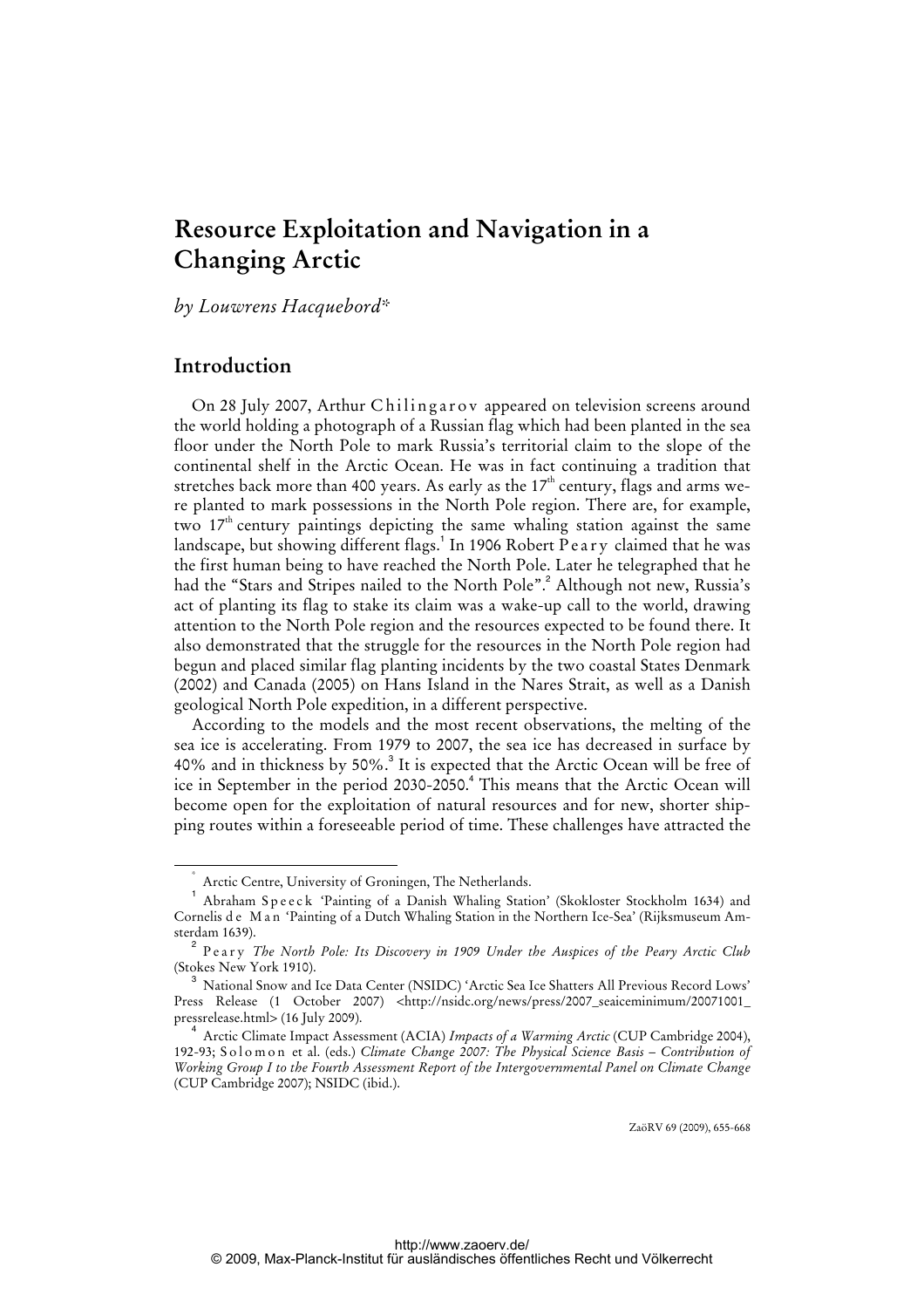attention both of Arctic and of many non-Arctic countries and have placed the region at the center of the world political arena.

This article will answer three questions: firstly, what are the main challenges for resource exploitation and navigation in an Arctic Ocean with decreasing sea-ice cover and in the current financial setting? Secondly, how can existing international institutions and organizations address these challenges and thirdly, is the international community able to contribute to finding political solutions in new situations?

### **Oil and Gas Exploitation in the Arctic**

In recent years, expectations for the Arctic have been high: 13% of the potential world oil reserves and 30% of the potential world gas reserves are to be found there, according to the US Geological Survey, and a shortening of the navigation distance between Europe and Asia of roughly 50% is predicted.<sup>5</sup> At the same time, however, the current world financial crisis has caused an enormous shortage of money and oil prices have collapsed. Exploratory deep-sea drilling is expensive and large investments are needed. In the Arctic the expected production costs depend on the location and range from \$50-\$200 per barrel of crude oil. With the current financial crisis and the low world market prices for crude oil, $^{\rm 6}$  investments in deepsea drilling are not very likely in the near future, meaning that deep-sea oil and gas prospecting is unlikely to be conducted before market prices rise again and money is once more available for investments.



World market prices for a barrel of crude oil, 1998-2008.

ZaöRV 69 (2009)

6

<sup>5</sup> US Geological Survey 'Circum-Arctic Resource Appraisal: Estimates of Undiscovered Oil and Gas North of the Arctic Circle' Factsheet 2008-3049 [<http://pubs.usgs.gov/fs/2008/3049/fs2008-](http://pubs.usgs.gov/fs/2008/3049/fs2008-) 3049.pdf> (3 July 2009).

Ca. \$ 48 per barrel crude oil in March 2009.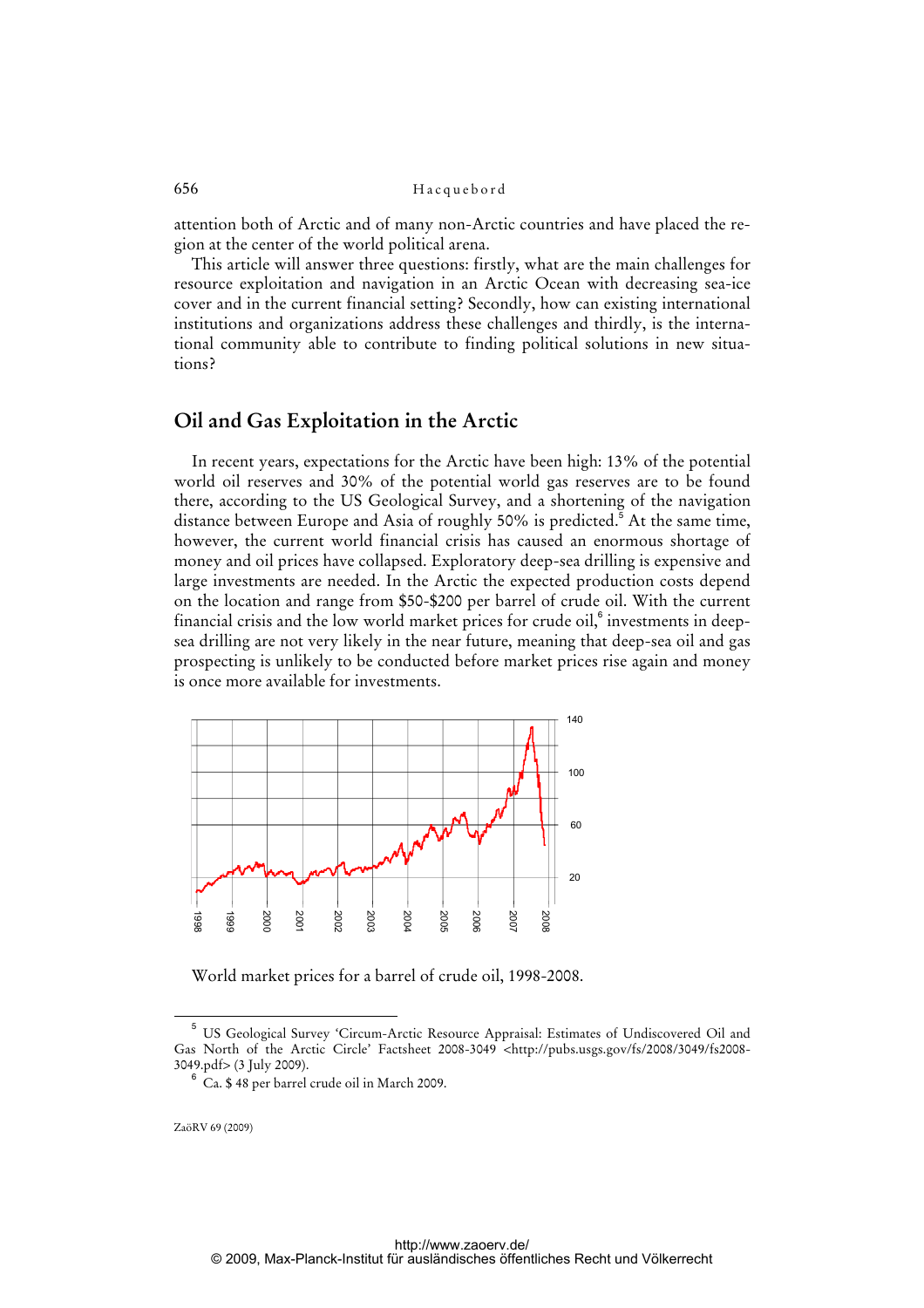It is expected that the coastal States of the Arctic Ocean will continue with oil and gas prospecting on land and within their Exclusive Economic Zone (EEZ) on the continental shelf.<sup>7</sup> The exploration of the Arctic Ocean will be delayed by the financial crisis. This does not mean that the political claim-staking behavior of countries in the Arctic Ocean will stop but the chances of investment in the actual exploitation of resources in the near future have decreased enormously in the last few months.

Secondly, the exploitation technology using remotely-operated sub-sea stop cocks<sup>8</sup> has not yet been fully developed for the deeper parts of the shelf seas. In particular, the technology necessary for the exploitation of complicated humid, high-pressure gas fields such as the largest offshore gas field in the world, the Shtokman field in the Barents Sea, is still insufficient. More time is needed to develop the high technology necessary for the safe sub-sea exploitation of this vast gas field. The Shtokman field is estimated to contain 23 billion cubic meters of gas and 37 million tonnes of gas condensate. Although the Russian gas company Gazprom has signed an agreement with Total, Statoil and Norsk Hydro to develop the field, work is proceeding very slowly, partly because of a slackening of Russian governmental policy and partly because of the Russian lack of technological capac- $\arcsin \frac{9}{11}$ 

However, the preparations for the exploitation of the resources in the Barents Sea have started and will continue in the near future. Gazprom has much experience on land but will need the assistance of western oil and gas companies and contractors for offshore drilling. The company needs help to build the offshore infrastructure required to transport oil and gas to the existing pipelines leading to the European market in the south. Specifically, what is needed is a pipeline connection to the existing pipeline system and a liquefied natural gas (LNG) loading platform near Murmansk. Dutch firms such as Royal Boskalis Westminster NV have already begun dredging, in cooperation with Russian companies like MRTS,<sup>10</sup> to prepare for the construction of pipelines (Baydaratskaya Bay) and an oil terminal in the Pechora region of Northern Russia, to be called Varandey oil terminal.<sup>11</sup>

The expectation is that Murmansk will develop into the offshore harbor for prospecting and exploiting the resources in the Russian part of the Barents Sea. At present intergovernmental discussions are taking place between a number of Euro-

 $\overline{7}$ Personal interview, Geert G r e v i n g , Gas Terra, Groningen, Netherlands, 17 February 2009, see also <www.gasterra.nl> (21 July 2009).

 $^8$  The Norwegian Oil and Gas Company Statoil has developed remotely-operated subsea installations and pipeline transport to land where the gas is liquefied and transported further.

<sup>9</sup> International Institute for Strategic Studies (IISS) *Strategic Survey 2008: The Annual Review of World Affairs* (Routledge Abingdon 2008) 58-71.

<sup>10</sup> MezhRegionTruboprovodStroy (MRTS), for further information, see <<http://www.mrts.ru/> podvod\_en.html> (16 July 2009).

<sup>11</sup> For more information on the Varandey project, see [<http://www.boskalis.com/vervolg\\_](http://www.boskalis.com/vervolg_) investor.php?pageID=2991> (16 July 2009).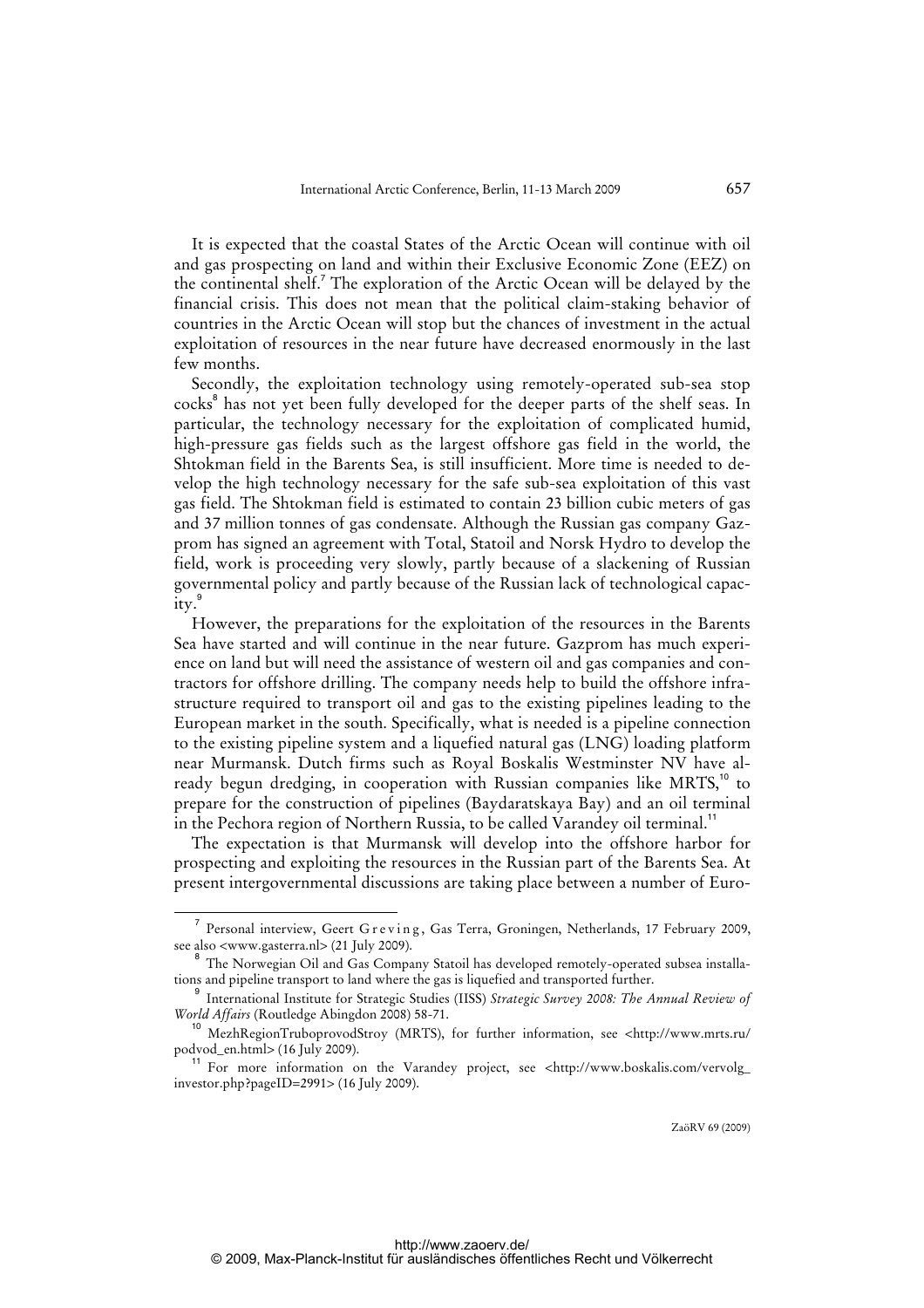pean countries and Russia to create the local knowledge environment necessary for the offshore industry. The discussions between the Russian authorities and the Norwegian and Dutch governments are currently focusing on setting up an expertise center at the Technical University in Murmansk, which is linked with the Gubkin University in Moscow. The Russian authorities are concentrating on scientific cooperation, transfer of technical knowledge, business support and education. The ties between the twinned cities of Murmansk and Groningen are being used to enhance the transfer of knowledge. Groningen University and technical high schools are also working with their Russian partners to build up technical capacities in Murmansk.<sup>12</sup>

Russia needs safety and health regulations (search and rescue) and trained technical staff and that takes time. Another delaying aspect is the fact that subdivisions of Gazprom are making the rules for drilling (Vniigaz) and for environmental impact assessments (Firega). These aspects have to be solved before the exploitation of the Shtokman gas field can begin. The expectation is that the first flow will come out of this field around 2015.

On land, Russian oil and gas exploitation is currently concentrated in the Nenets Autonomous District of the Archangelsk region, in the Komi Republic along the Pechora River and in the Yamal-Nenets Autonomous District in Western Siberia.<sup>13</sup> The estimated yearly production in these three regions is 93 million tonnes of crude oil and 742 trillion cubic meters of natural gas. Most of this oil and gas is transported to the European market by pipelines. Because of the drop in oil prices the Russian economy is suffering the effects of the world financial crisis, as is investment activity in energy production.

Considerable oil and gas reserves have recently been identified in the Canadian Arctic. They are located both on land and on the continental shelves. In the 1960s, substantial reserves of gas and some small oil fields were discovered in the Sverdrup Basin and in the following decades new discoveries were made in the Mackenzie/Beaufort Basin. The gas deposits found in the Mackenzie are particularly large. These gas deposits can however only be economically exploited if oil prices remain stable over a relatively long period. A total of 1665 million barrels of oil and 1157 billion cubic meters of natural gas have been discovered in the Mackenzie delta and the Arctic Islands. The oil was found in 45 separate fields and gas in 84 fields.<sup>14</sup> Extraction is currently small scale because of the costs for both oil and gas. The exploitation of many of the fields was considered to be uneconomical under 1990s market conditions, but became attractive with the increase in oil and gas prices in the early years of the  $21<sup>st</sup>$  century. The 2008 financial crisis has however decreased the allure of these fields. It will take some time before attention is focused on these oil and gas deposits once again.

<sup>&</sup>lt;sup>12</sup> Personal interview, Geert G r e v i n g , Gas Terra (note 7).

<sup>&</sup>lt;sup>13</sup> Arctic Monitoring and Assessment Programme (AMAP) *AMAP Assessment Report: Arctic Pollution Issues* (AMAP Oslo 1998) 666.

 $14$  Ibid. 664.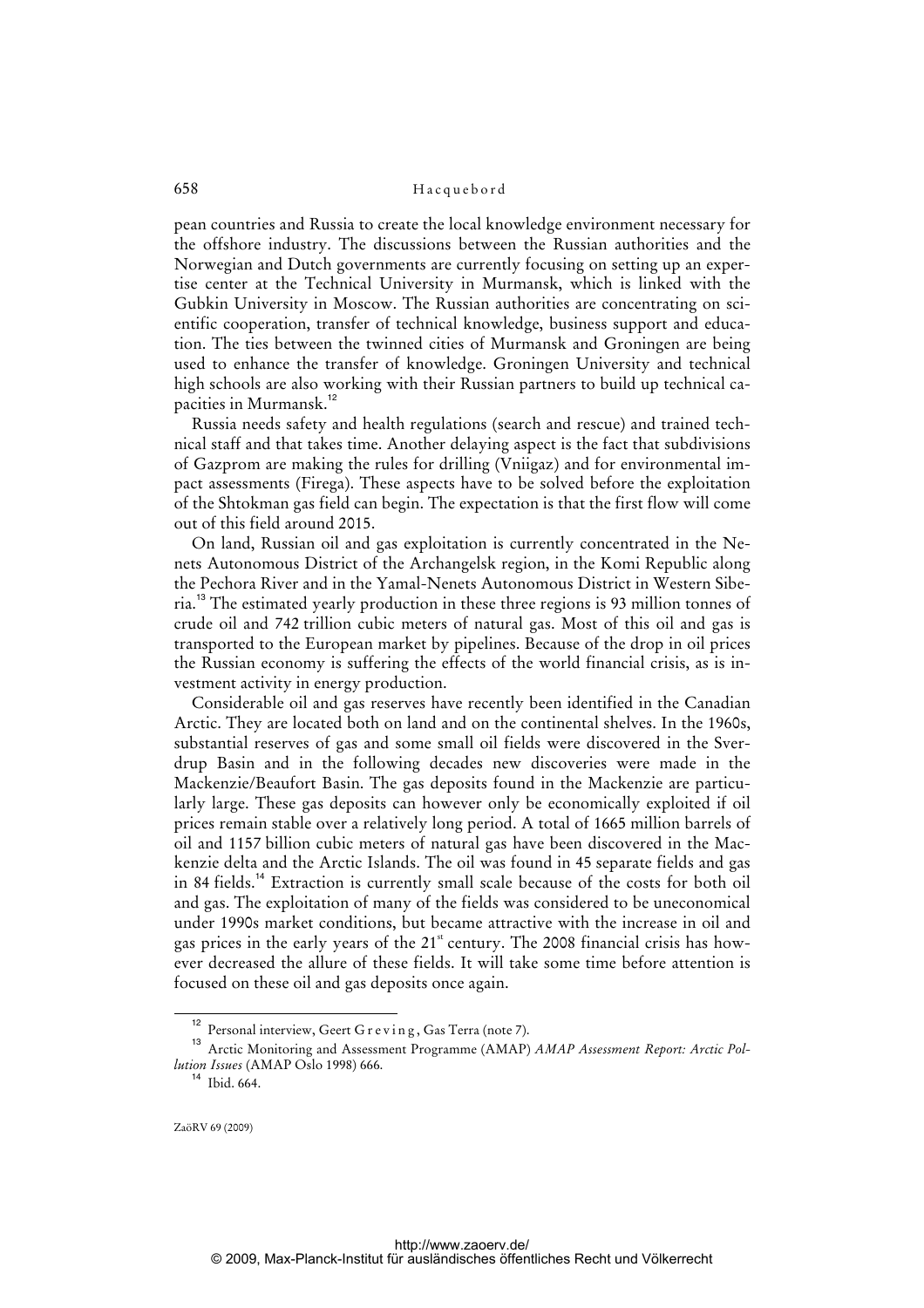The Prudhoe Bay Oil Fields were discovered at the end of the 1960s. These oil fields were assessed as containing 20 billion barrels of oil. In 1977, when the construction of the Trans-Alaska Pipeline System (TAPS) was finished, the Prudhoe Bay oil fields were connected with Port Valdez in South Alaska. In 1989, production in these fields declined and plans were made to exploit the small fields in the neighborhood including the oil fields in the Arctic National Wildlife Refuge (ANWR).<sup>15</sup> The decision to start exploratory drilling in the ANWR prompted much debate within and outside the USA. However, the exploration continued and three offshore drillings were successful, one of them located 12 miles offshore of the ANWR. Consequently, the State authorities of Alaska have recently granted permission to explore within the three mile zone along the ANWR coast.<sup>1</sup>

Energy production in the north is unlikely to cause a significant increase in transport in Arctic waters because a great deal of oil and gas is transported by pipeline. However, owing to resistance from locals, the Mackenzie Pipeline has not yet been constructed.<sup>17</sup> This lack of a pipeline might cause an increase in LNG transport from the Canadian Arctic gas fields in the long term.

### **Arctic Navigation**

Arctic shipping will probably start earlier than expected. Within 5-10 years icestrength ships will be sailing the Northwest Passage and the Northeast Passage in the summer. These passages will shorten the distance between Europe and Asia on the one hand, and between America and Asia on the other, by approximately 50%. However, the profits to be made from the Northeast or Northwest Passage shipping routes will depend very much on the duties imposed by the Russian and Canadian governments.

Within 30-40 years, a third shipping route will become available. Then a North Polar route passing the geographical North Pole may be open for year-round traffic. The big advantage of a transpolar route is that it will be shorter than the other two because it runs across the open Arctic Ocean, where there are no borders and no custom and no duties have to be paid. All three polar navigation routes are not only shorter, but by using these routes ships will also be able to avoid bottlenecks like the Suez Canal and the Panama Canal and risky areas like the Gulf of Aden and the Strait of Malacca (piracy). So far, the Arctic has been a stable region without open conflicts and in this respect is a safe region.

Despite duties, the greater risk posed by icebergs and the related higher insurance premiums, and presumably the slower speed at which they can be crossed,

<sup>15</sup> Ibid. 664-65.

<sup>&</sup>lt;sup>16</sup> For a debate on exploratory drilling in the ANWR, see Chance 'The Arctic National Wildlife Refuge: A Special Report' <www.arcticcircle.uconn.edu/ANWR/> (17 July 2009) ch 'Controversy and Debate'.

<sup>17</sup> Bone *The Geography of the Canadian North: Issues and Challenges* (OUP Oxford 2003) 148- 49.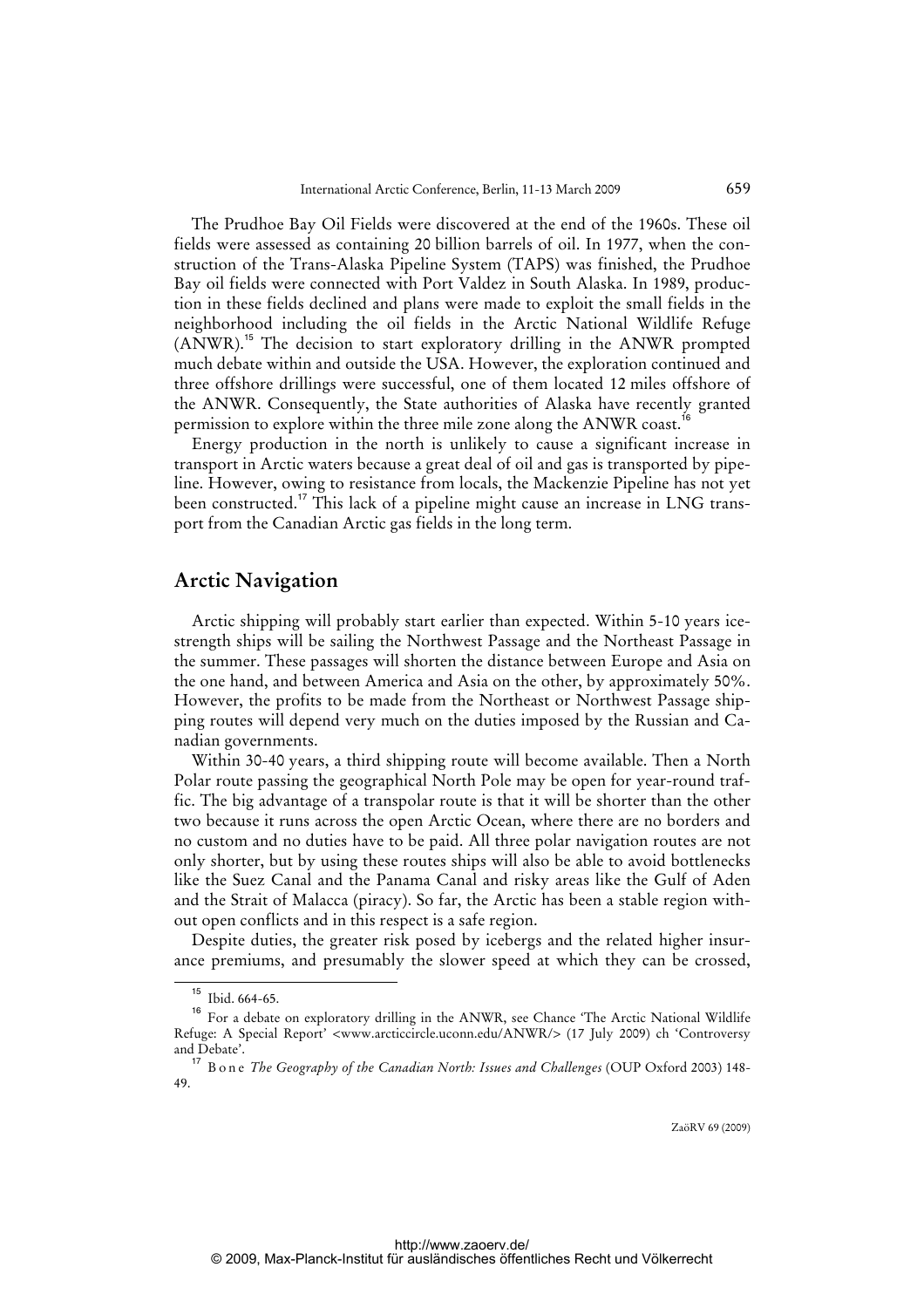these Arctic routes are so much shorter that they have to be commercially attractive, especially when oil prices are high (Table 1). Because there is almost no infrastructure at present in the Arctic, large investments by governments and shipping companies will be needed to build harbors and to set up a search and rescue system. When ready, the new shipping routes will probably change the trading patterns of the whole world. The management of these new routes will be an issue for coastal and non-coastal States.<sup>18</sup>

More traffic will increase the role of the Arctic region in the world economic system, and this will stimulate aspirations for greater autonomy or independence among indigenous peoples, since additional shipping activity will bring with it greater stability for their economies. This process is already taking place. On 26 November 2008, Greenland voted yes to greater independence from Denmark,<sup>19</sup> and Nunavut has been a territory with a kind of home rule within Canada since 1999.<sup>20</sup>

# **Table 1. Differences in Length of Shipping Routes between Rotterdam and Yokohama and New York and Yokohama**

| Rotterdam | Yokohama via NWP               | 7833 NM   |
|-----------|--------------------------------|-----------|
| Rotterdam | Yokohama via Cape of Good Hope | 15,784 NM |
| Rotterdam | Yokohama via NEP               | 7308 NM   |
| Rotterdam | Yokohama via NP                | 6520 NM   |
| Rotterdam | Yokohama via Suez Canal        | 11,748 NM |
| New York  | Yokohama via NWP               | 7925 NM   |
| New York  | Yokohama via Panama Canal      | 10,535 NM |
| New York  | Yokohama via Cape of Good Hope | 15,634 NM |

Special ice-strength ships are being developed which have special propellers (asipots) to break the ice in shallow water. These are already being tried out in the Caspian Sea where they are used to provision oil drilling platforms.<sup>21</sup> In other sea areas too, ship owners are preparing their fleet to navigate in icy maritime conditions. The Arctic Ocean will thus become an ocean just like the other oceans in the world. The Northwest and the Northeast shipping routes will also become attractive for bulk carriers and LNG tankers in particular, because of the presence of minerals, oil and gas fields along the routes. Everything will however depend on

<sup>&</sup>lt;sup>18</sup> IISS (note 9) 59.

<sup>19</sup> 75.55% of the Greenlanders said yes to more independence for Greenland, see  $\lt$ http://uk.nanoq.gl/Emner/News/News\_from\_Parliament/2008/11/Yes\_for\_Self\_Governance.aspx> (21 July 2009).

<sup>&</sup>lt;sup>2</sup> van Dam *A Place Called Nunavut: Multiple Identities for a New Region* (PhD thesis University of Groningen 2008) 1-3.

Personal interview, Johan A d r i a a n s e, Royal Wagenborg Shipping, Delfzijl, Netherlands, 3 March 2009, see also <www.wagenborg.com> (21 July 2009).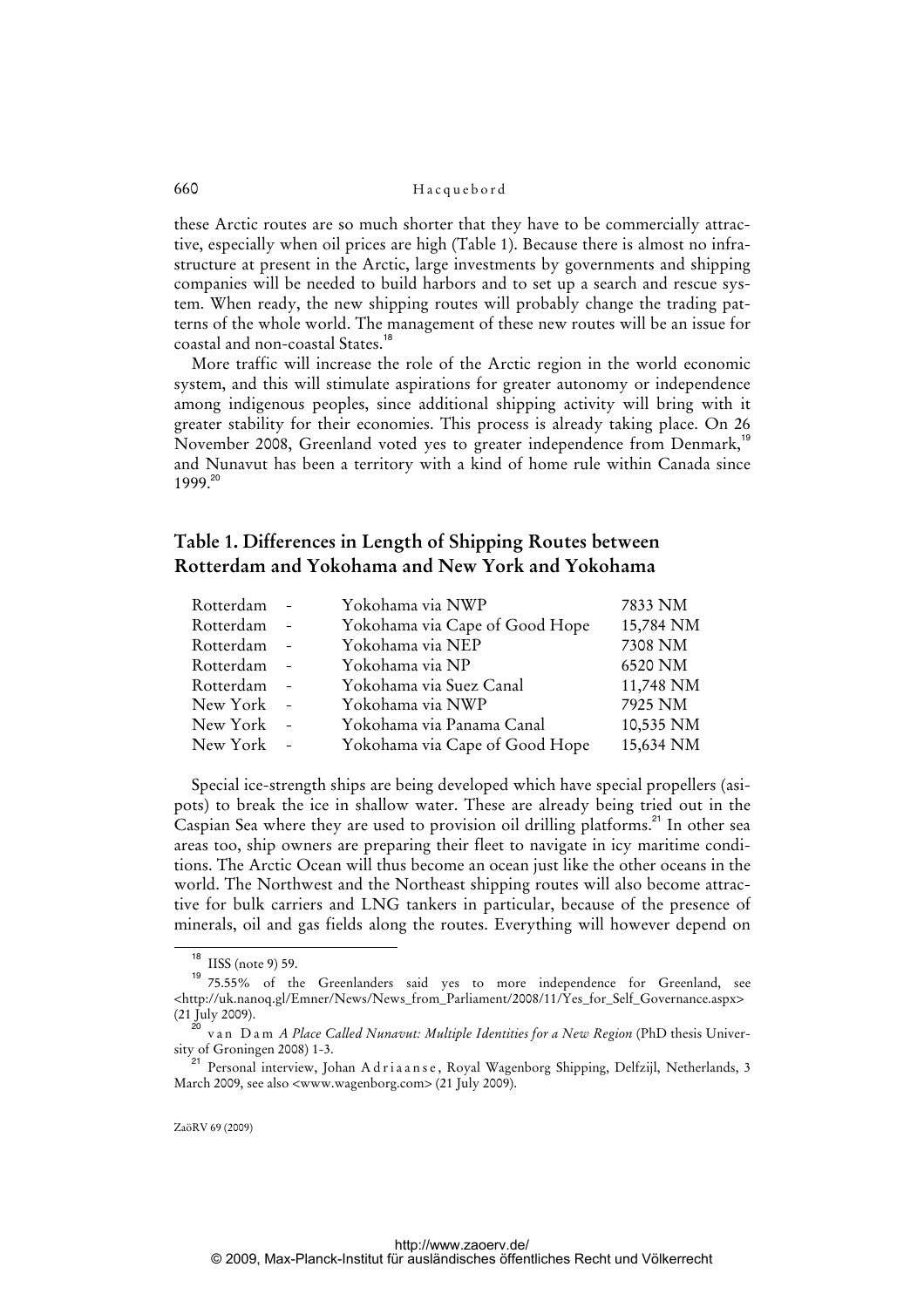the level of duties imposed. The duties imposed at present by the Russians on the sailing of the Northeast Passage are much higher than the fees ship owners have to pay to use the Suez Canal.

Many local sailing routes will come into existence before the three transpolar routes have been developed, especially in the shelf seas with oil and gas fields—the Beaufort Sea and the Barents Sea. For example, oil transport from Northern Russia to Rotterdam increased by 300% in 2007-2008. It is expected that the number of LNG tankers will increase as soon as the exploitation of the gas fields in the Barents Sea starts<sup>22</sup>. The distance between these oil and gas producing regions and harbors like New York and Rotterdam will be much shorter than the distance from the traditional oil and gas producing regions in the Middle East (Table 2). This aspect will be an important stimulus for shipping activities in the Arctic and will substantially increase the number of tankers in the North Atlantic and the Barents Sea.

This will not however be the case in the Bering Sea and the Beaufort Sea, since there the Trans-Alaska Pipeline System transports most oil and gas and will most likely continue to do so in the future. As has been said before, the future exploitation of oil and gas in the Sverdrup fields might increase the number of LNG tankers in the waters of Arctic Canada.

Oil and gas are not the only minerals that could be exploited in the Arctic. Iron, lead/zinc and diamond mines are under development in several Arctic regions. Transportation by ship is often the only way to transport the products of the mines to the market. Plans have been drawn up to develop a high-grade iron-ore mine in Mary River in Nunavut, Canada and a zinc/lead mine, the Black Angel Mine, in Greenland. The expectations for both mines are very high, the feasibility studies promising and the environmental impact assessments acceptable.

# **Table 2. Distances from the Oil and Gas Producing Regions to New York and Rotterdam**

| New York  |                          | Barents Sea                         | 4186 NM   |
|-----------|--------------------------|-------------------------------------|-----------|
| New York  |                          | Kuwait via Suez Canal               | 8655 NM   |
| New York  | $\bar{a}$                | Kuwait via Cape of Good Hope        | 12,454 NM |
| New York  | $\frac{1}{2}$            | Prudhoe Bay via NWP                 | 4266 NM   |
| New York  | $\overline{\phantom{a}}$ | Prince William Sound via NWP        | 6553 NM   |
| New York  |                          | Prince William Sound via Pan. Canal | 7653 NM   |
| Rotterdam |                          | Barents Sea                         | 1651 NM   |
| Rotterdam |                          | Kuwait via Suez Canal               | 7305 NM   |
| Rotterdam | $\overline{\phantom{a}}$ | Kuwait via Cape of Good Hope        | 12,774 NM |
| Rotterdam |                          | Prudhoe Bay via NWP                 | 4648 NM   |
| Rotterdam |                          | Prince William Sound via Pan. Canal | 10,421 NM |

<sup>22</sup> Arctic Monitoring and Assessment Programme (AMAP) *Arctic Oil and Gas 2007* (AMAP Oslo 2007) 31-33.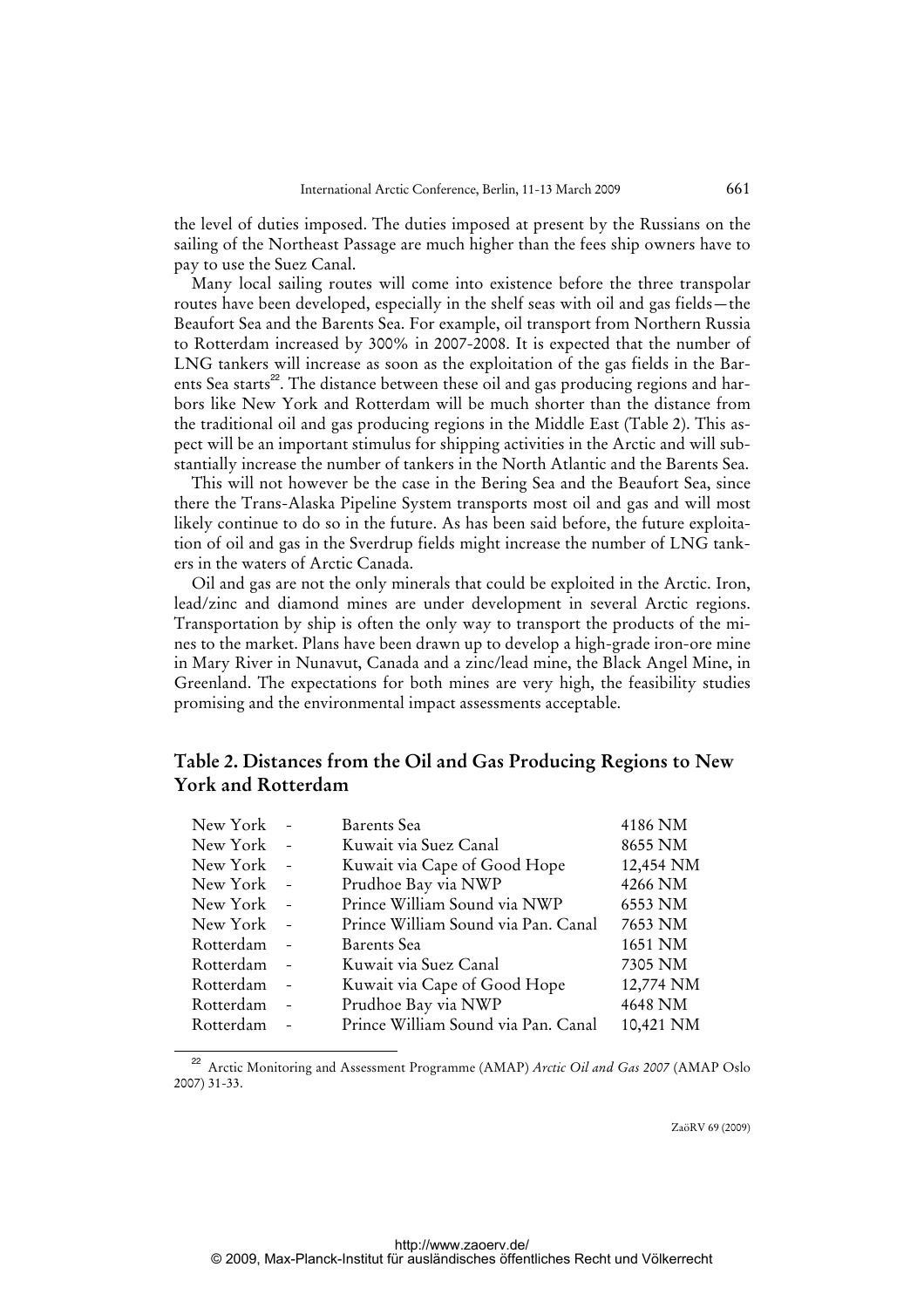The ore will be shipped on a year-round basis in ice-strength cargo carriers which have proven cost effective and reliable for well over 20 years at Arctic mines such as Polaris in Resolute and Nanisivik in Arctic Bay. The ore from both new mines will be shipped to Europe, which makes it very competitive because of the shorter distance between the mines and the market. The distance between Rotterdam and Steensby (Mary River)<sup>23</sup> is 3100 nautical miles and the distance between Rotterdam and the alternative production region Brazil is 5000 nautical miles. The same is true for the Greenland Black Angel mine and Rotterdam. This mine is owned by a British firm, which makes it even more logical to transport the products to Europe.<sup>24</sup> In Scandinavia, it is expected that the Syd-Varanger iron-ore mine in Kirkenes will be re-opened. The production of this mine will increase the number of bulk carriers in the Norwegian Sea (Table 3).

The Arctic region and its attractions were already known to tourists a century ago, so it cannot be said that the recent changes have introduced the area to the public. However, the economic growth and the changing circumstances in the Arctic have encouraged a greater number of people to travel to the north. Every summer large cruise ships sail to Spitsbergen, Greenland, Canada and Alaska<sup>25</sup>. The Bering Sea, Beaufort Sea, Davis Strait, Greenland Sea, Norwegian Sea and Barents Sea are the targets of the modern tourist and an increased number of ships have been counted in the last five years. The financial crisis will however have an effect on this development and will doubtless lead to a renewed decrease in traffic.

### **Governance and Legal Regimes**

The interaction of the Arctic with the rest of the global system means that the area is of more than regional importance. Therefore, it can be argued that the future of the Arctic Ocean is not the responsibility of the five coastal States alone but is rather of common concern to all countries in the world.

For many maritime activities no regulatory regimes exist in the Arctic. On 28 May 2008, in Ilulissat in Greenland, the representatives of the five coastal States declared that the existing legal framework provided by the United Nations Convention on the Law of the Sea  $(UNCLOS)^{26}$  was a solid foundation for responsible

<sup>23</sup> For more information on the Mary River Project, see [<http://www.baffinland.com/MaryRiver](http://www.baffinland.com/MaryRiver) Project/default.aspx> (16 July 2009).

<sup>&</sup>lt;sup>24</sup> Angus & Ross plc, for information on the Black Angel project, see <[http://www.angusandross.](http://www.angusandross) com/AR-NEW/pages/proj-black-angel.htm> (16 July 2009).

<sup>&</sup>lt;sup>25</sup> Arctic Council 'Arctic Marine Shipping Assessment 2009 Report' (April 2009) <http:// [arcticportal.org/uploads/4v/cb/4vcbFSnnKFT8AB5lXZ9\\_TQ/AMSA2009Report.pdf> \(21 July 2009\).](http://arcticportal.org/uploads/4v/cb/4vcbFSnnKFT8AB5lXZ9_TQ/AMSA2009Report.pdf) 

<sup>26</sup> United Nations Convention on the Law of the Sea (concluded 10 December 1982, entered into force 16 November 1994) 1833 UNTS 396.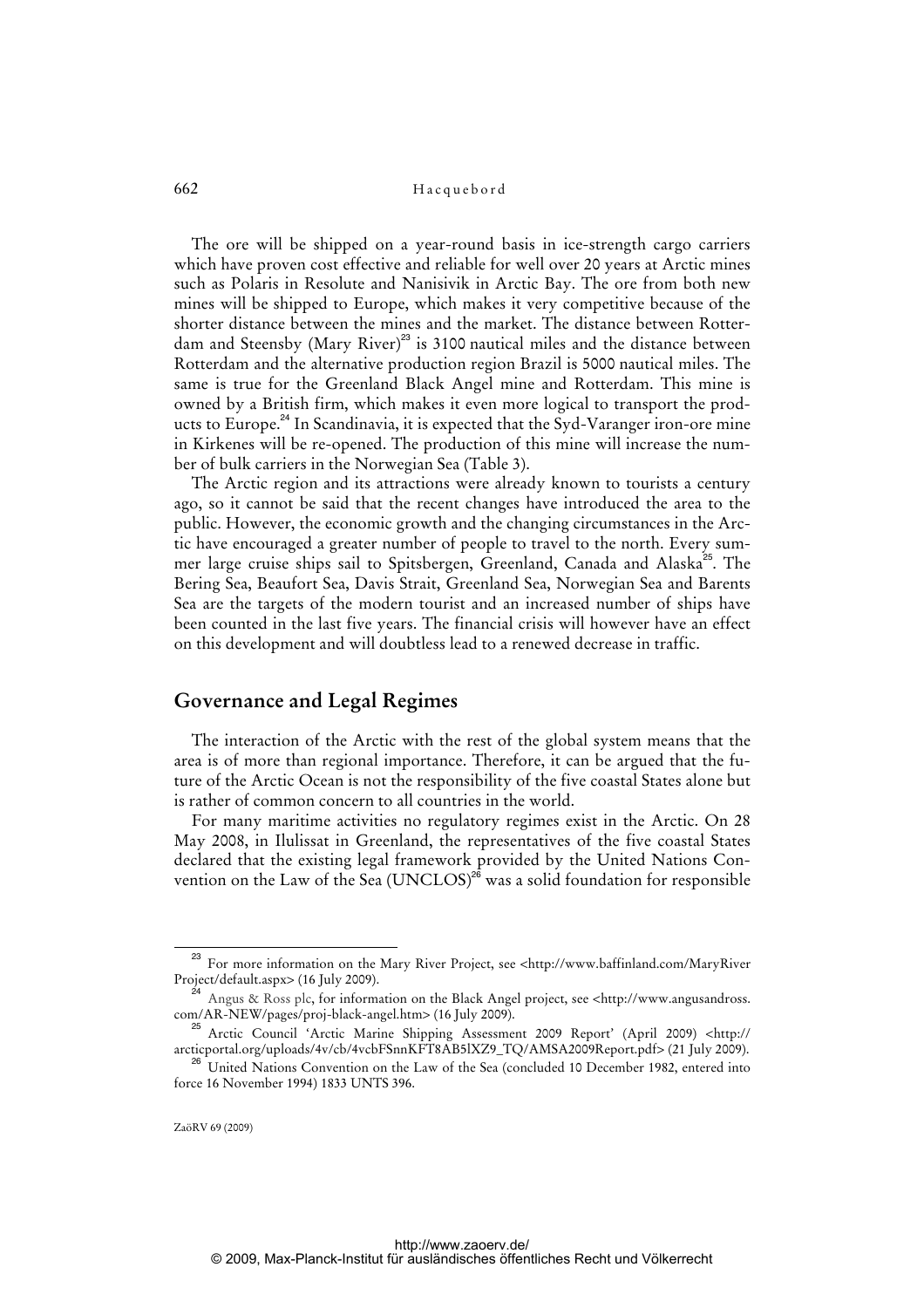management.<sup>27</sup> However, according to K o i vurova and M o lenaar,<sup>28</sup> UNCLOS has turned out to provide only a framework and not an operational regulatory regime. There is no requirement for integrated ecosystem-based ocean management and there is no regime for environmental impact assessment. There are no representative networks of marine protected areas in the Arctic Ocean and there is no default regulatory mechanism for maritime activities of all kinds.<sup>29</sup>

There is no international organization strong enough to regulate the emerging and new maritime activities and the long-term exploitation of natural resources. The Arctic Council is a high-level forum but not a formal international organization. According to the USA and Russia, the Arctic Council has a limited mandate for the protection of the environment and sustainable development.<sup>30</sup> It is therefore unlikely that the Arctic Council will be able to deal with events resulting from increased economic activity in the Arctic. What's more, the members of the Arctic Council have their differences when it comes to the roles of coastal States and noncoastal States.<sup>31</sup> Some non-Arctic countries are observers with the same weak position as NGOs such as the International Federation of Red Cross (IFRC) and World Wildlife Fund (WWF), and are permitted to state their opinions at the end of meetings but do not participate either in the discussions or in the Council's decision-making processes.<sup>32</sup> Although the Arctic Council provides a useful platform for interaction with indigenous peoples, it is not likely that the Council will be transformed into a formal international organization.<sup>33</sup> The International Maritime Organization (IMO) also has a limited mandate and it is not likely that this organization will be upgraded to a political organization.

The world financial crisis will lead to a decrease in investment in the North Pole region and the time needed to develop sub-sea technology will provide a window in which to consider the establishment of an international governance system to regulate shipping and resource exploitation in the Arctic Ocean. It will provide an

<sup>27</sup> [Ilulissat Declaration, Arctic Ocean Conference, Greenland, 27-29 May 2008 <http://arctic](http://arctic-council)council.org/filearchive/Ilulissat-declaration.pdf> (16 July 2009) para 4.

<sup>28</sup> Koivurova/Molenaar *International Governance and Regulation of the Marine Arctic: Overview and Gap Analysis* (WWF International Arctic Programme Oslo 2009) <http:// [assets.panda.org/downloads/gap\\_analysis\\_marine\\_resources\\_130109.pdf> \(16 July 2009\) 7 \(Table 1\).](http://assets.panda.org/downloads/gap_analysis_marine_resources_130109.pdf)  $29$  Ibid. 40.

<sup>30</sup> United States National Security Presidential Directive and Homeland Security Presidential Directive NSPD 66/HSPD 25 'Arctic Region Policy' (9 January 2009) [<http://www.fas.org/irp/](http://www.fas.org/irp/) offdocs/nspd/nspd-66.htm> (16 July 2009) ch III.C.2; 'Osnovi gosudarstvennoi politiki Rossiyskoi Federatsii v Arktike na period do 2020 goda i dalneishuju perspektivu' ('The Basics of the State Policy of the Russian Federation in the Arctic for the Period to 2020 and a Further Perspective') Utverzhdeni Presidentom Rossiyskoi Federatsii (adopted by the President of Russia) (18 September 2008) promulgated on 30 March 2009 in the "Rossiyskaya Gazetta".

<sup>31</sup> H a c q u e b o r d 'Klimaatverandering en geopolitiek in de Arctis' Geografie 11 (2008) 26-28.

<sup>&</sup>lt;sup>32</sup> Arctic Council observer countries: China, France, Germany, Italy, Poland, Spain, the Netherlands and the United Kingdom.

<sup>&</sup>lt;sup>3</sup> United States National Security Presidential Directive and Homeland Security Presidential Directive NSPD 66/HSPD 25 (note 30) ch III.C.2.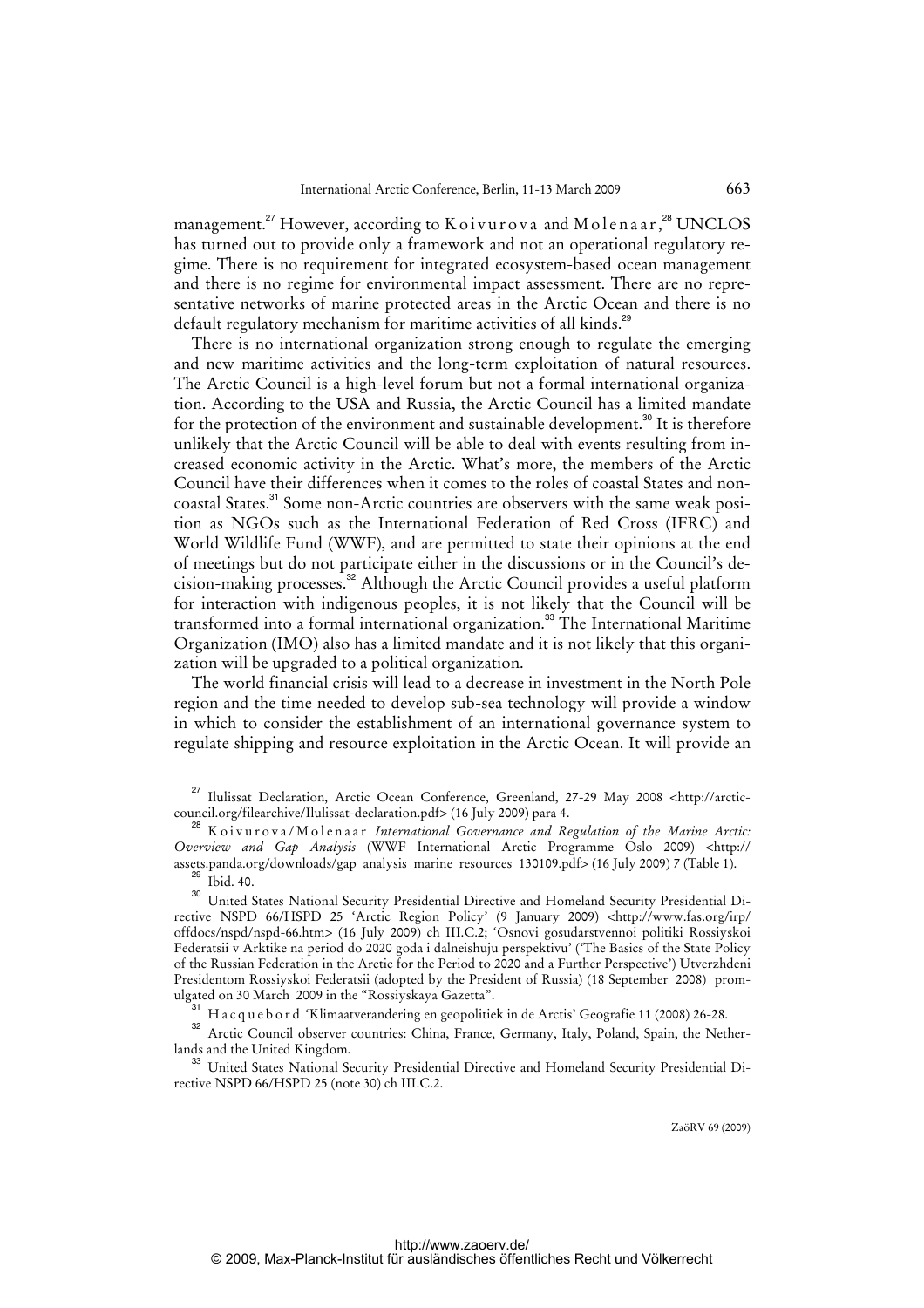opportunity to consider an Arctic Ocean Treaty System that could create a management regime for the Arctic Ocean ecosystem. As under the Antarctic Treaty System,<sup>34</sup> countries could become consultative members of such a treaty system on the basis of their continuous research endeavors in the region. The indigenous peoples should have a permanent position in the treaty based on their territorial rights and on their rights to exploit the resources in the area.

Since the European Union has a strong interest in future transport developments in the Arctic and in developments in gas production, the EU itself could make a major contribution to the establishment of such an Arctic Ocean Treaty System and play a broker's role through its northern member countries (Denmark, Sweden and Finland). However, to play that role in the Arctic political arena the EU should develop an Arctic policy that removes all doubt about its interest in the Arctic<sup>35</sup>. Such a policy should be based on existing treaties, scientific research and the protection of the vulnerable Arctic environment.<sup>36</sup>

As a subsequent step, the EU could propose a management regime for the Arctic Ocean based on that Arctic Ocean Treaty System and focused on the careful economic exploitation of natural resources and the protection of the fragile Arctic environment.

## **Summary and Conclusions**

Summing up, we see that resource exploitation in the Arctic needs some time to develop and that coastal countries are currently concentrating their prospecting and exploitation activities on land and within their EEZ. So far, the global financial crisis has not killed interest in resource exploitation in the Arctic and the Arctic Ocean, but it will certainly slow down activities. The political interest in and the discussion about the territorial division of the Arctic Ocean will continue. On land, preparations to build up local knowledge for offshore and other activities will continue.

Arctic navigation is about to start on a larger scale. Governments and ship owners are preparing their ships and crews to sail into the remaining sea ice of the Arctic Ocean. The construction of the necessary harbors and the development of an adequate search and rescue system are being discussed by the coastal States. Shipping has already increased on local routes and in tourist regions.

Much is going on in the Arctic waters and policy responses are needed with respect to both the exploitation of natural resources and the regulation of navigation.

<sup>34</sup> Antarctic Treaty (signed 1 December 1959, entered into force 23 June 1961) 402 UNTS 71.

<sup>&</sup>lt;sup>35</sup> Airoldi 'The European Union and the Arctic – Policies and Actions' in Nordic Council of Ministers *Common Concern for the Arctic, Conference Arranged by the Nordic Council of Ministers 9- 10 September 2008*, *Ilulissat, Greenland* (Nordic Council of Ministers Copenhagen 2008) 65-68.

 $^{6}$  Final Declaration, Monaco Conference, Monaco, 9-10 November 2008 <http://eu2008.fr/web[dav/site/PFUE/shared/import/1109\\_UE\\_Arctique/1109\\_EU\\_Arctic\\_Final\\_statement\\_1111\\_EN.pdf>](http://eu2008.fr/web-dav/)  (16 July 2009).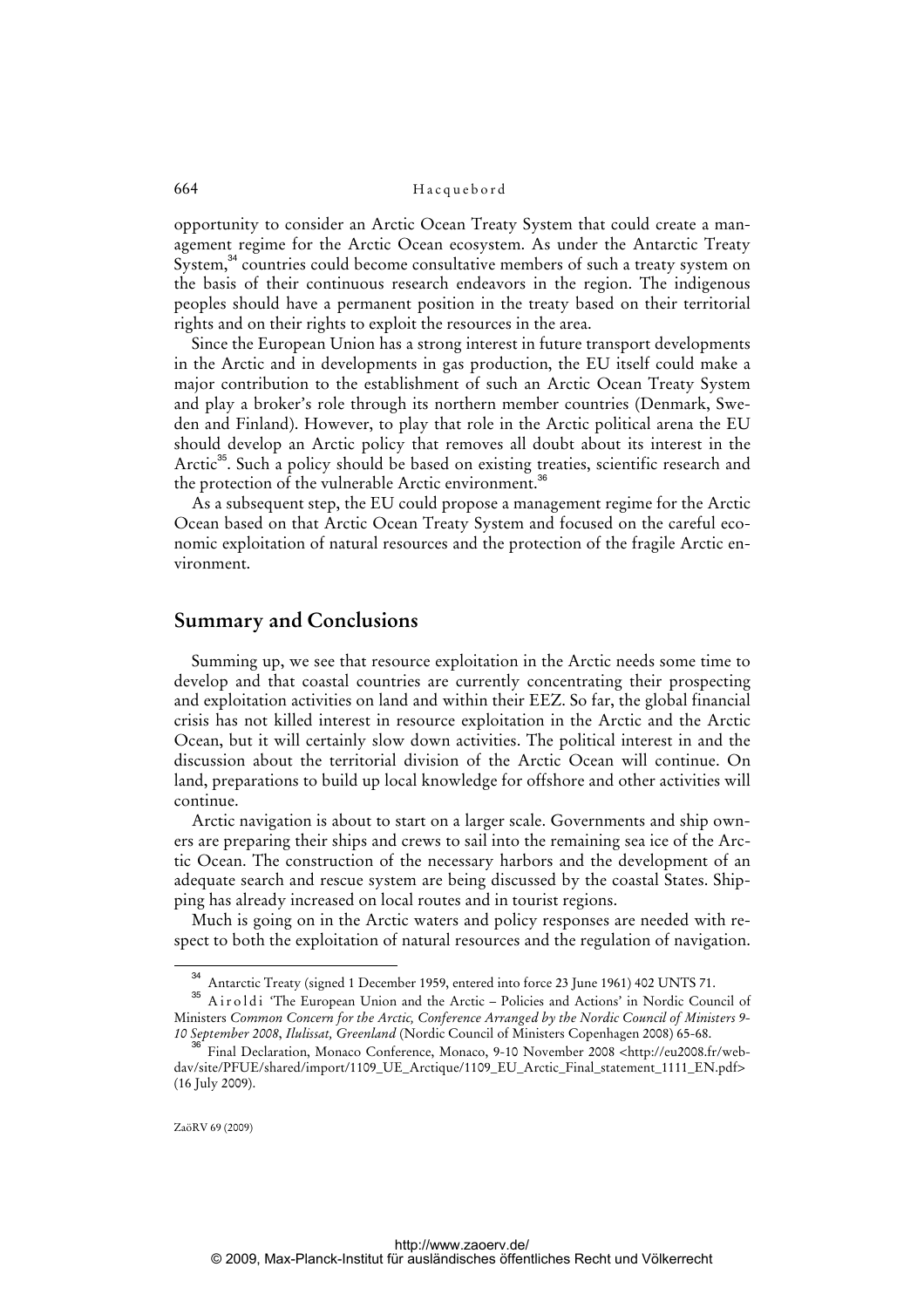At the moment, there is no international organization that can address the developments expected in the Arctic region. The Arctic Council is an organization with a limited mandate, with non-Arctic countries having observer status only and not participating in discussions. The International Maritime Organization is a nonpolitical organization with a limited mandate. As an important player in the international community, the EU should promote the establishment of an Arctic Ocean Treaty System and propose a management plan for the Arctic Ocean that will guarantee the survival of flora and fauna in the Arctic.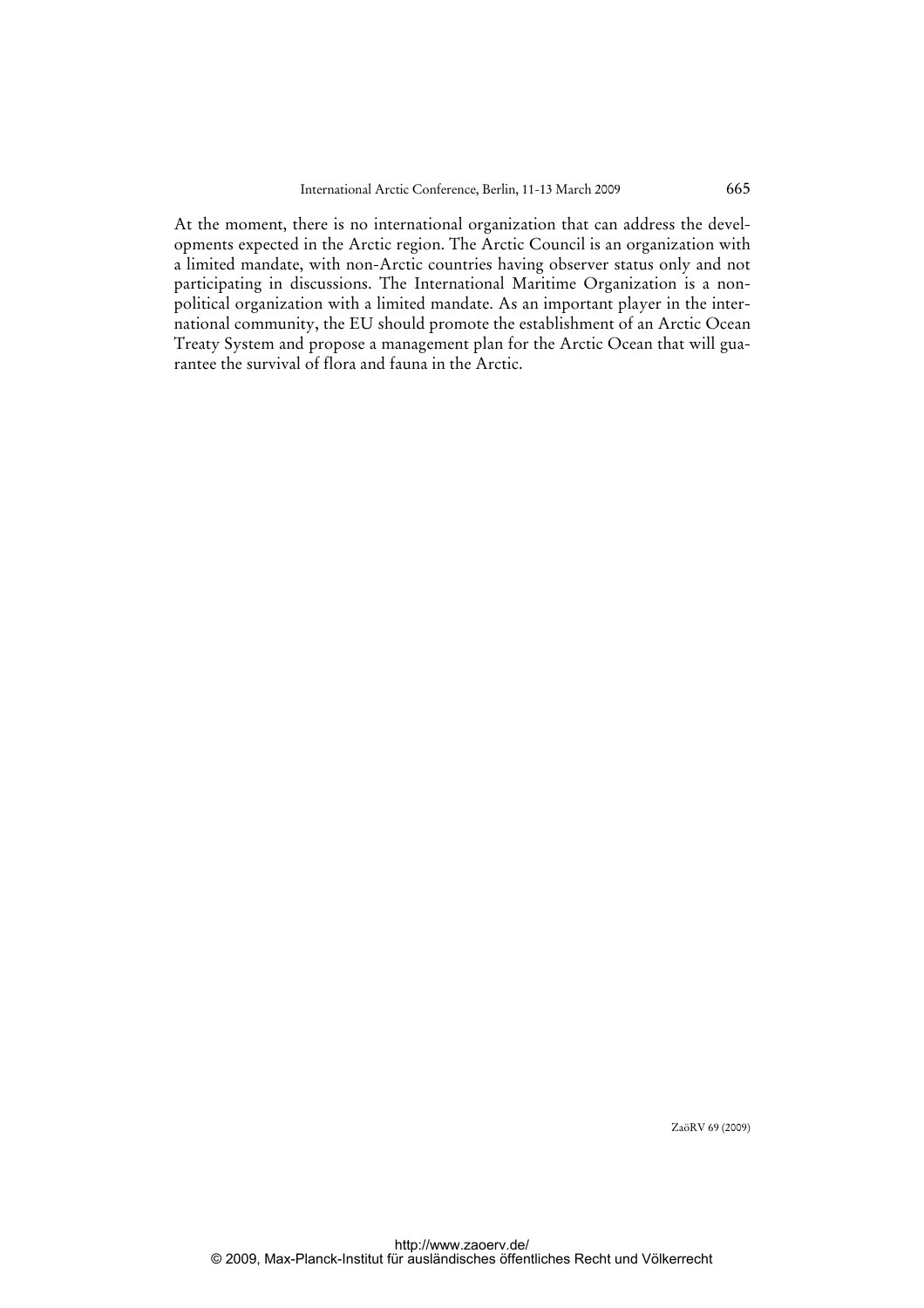| Mine               | <b>State</b>          | Location         | Product   | Type of<br>mine  | Situation                     | Ownership                                                         |  |  |
|--------------------|-----------------------|------------------|-----------|------------------|-------------------------------|-------------------------------------------------------------------|--|--|
| <b>USA</b>         |                       |                  |           |                  |                               |                                                                   |  |  |
| Fort Knox Mine     | Alaska                | Fairbanks        | Gold      | Open pit         | Active                        | Kinross Gold Coop-<br>eration                                     |  |  |
| Red Dog Mine       | Alaska                | Kotzebue         | Zinc/Lead | Open pit         | Active                        | Teck Cominco                                                      |  |  |
| <b>CANADA</b>      |                       |                  |           |                  |                               |                                                                   |  |  |
| Ekati Mine         | <b>NW</b> Territories | Lac de Gras      | Diamond   | Open Pit         | Active                        | <b>BHP Billiton Diamond</b><br>Inc                                |  |  |
| Diavik Mine        | NW Territories        | Lac de Gras      | Diamond   | Open pit         | Active & under<br>development | Harry Winston Dia-<br>mond Corp. & Diavik<br>Diamond Mines Inc.   |  |  |
| Snap Lake Mine     | NW Territories        | Snap Lake        | Diamond   | Under-<br>ground | Active                        | De Beers Canada                                                   |  |  |
| Jericho Mine       | Nunavut               |                  | Diamond   | Open pit         | Active                        | Tahera Diamond Coop.                                              |  |  |
| Lupine Mine        | Nunavut               |                  | Gold      | Open pit         | Closed 2004                   | Echo Bay Mines Ltd                                                |  |  |
| Ulu Mine           | Nunavut               |                  | Gold      | Under-<br>ground | Closed 1996                   | Echo Bay Mines Ltd                                                |  |  |
| George Lake Mine   | Saskatchewan          | La Ronge         | Gold      | Open pit         | Active                        | Mining<br>War<br>Eagle<br>Inc.<br>Comp.<br>near<br>Bathurst Inlet |  |  |
| Robert and Ida Bay | Nunavut               | Cambridge<br>Bay | Silver    | Under-<br>ground | 1967-1972;<br>closed 1972     | Mining<br>Hope<br>Bay<br>Company                                  |  |  |

# **Table 3. Overview of the Major Mines in the Arctic**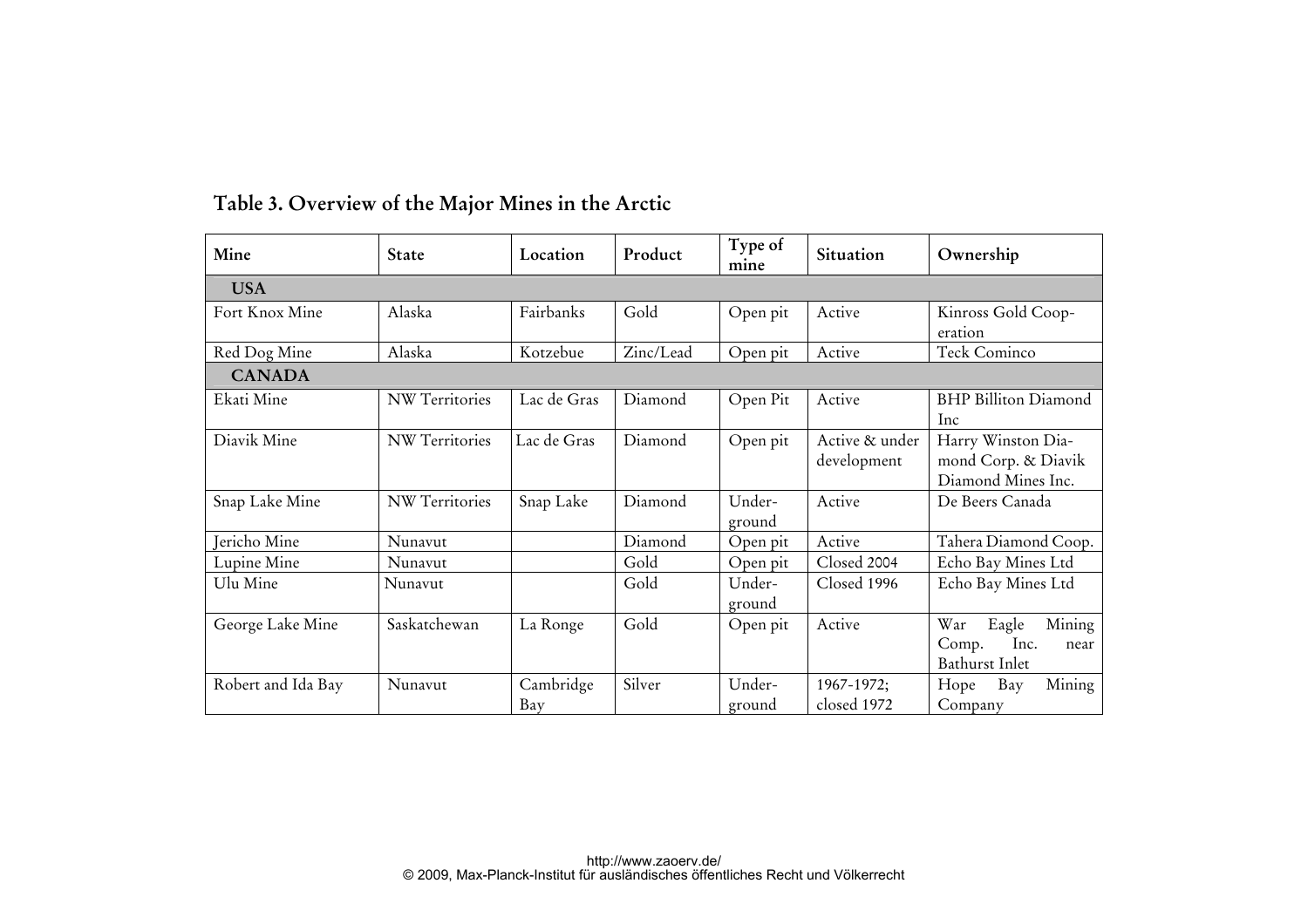| Polaris Mine            | <b>NW Territories</b> | Resolute     | Zinc/Lead  | Open pit | Closed 2002     | Teck Cominco          |  |
|-------------------------|-----------------------|--------------|------------|----------|-----------------|-----------------------|--|
| Rankin Inlet Mine       | Nunavut               | Rankin Inlet | Nickel/Cop | Open pit | 1957-1962; clo- |                       |  |
|                         |                       |              | per        |          | sed             |                       |  |
| Mediadine Mine          | Nunavut               | Rankin Inlet | Gold       | Open pit | Active / Explo- | Mineral<br>Comaplex   |  |
|                         |                       |              |            |          | ration          | Corp / Cumberland     |  |
|                         |                       |              |            |          |                 | Resources Ltd.        |  |
| Cullaton Lake Mine      | Nunavut               |              | Gold       | Under-   | 1976-1985; clo- | Homestake Canada Inc  |  |
|                         |                       |              |            | ground   | sed             |                       |  |
| Nanisivik Mine          | Nunavut               | Arctic Bay   | Zinc/Lead  | Open pit | 1976-2000; clo- | Nanisivik Mines Ltd   |  |
|                         |                       |              |            |          | sed             |                       |  |
| Mary River Mine         | Nunavut               | Mary River   | Iron       | Open pit | devel-<br>Under | Baffinland Iron Mines |  |
|                         |                       |              |            |          | opment          | Corporation. Steensby |  |
|                         |                       |              |            |          |                 | Inlet                 |  |
| <b>GREENLAND</b>        |                       |              |            |          |                 |                       |  |
| <b>Black Angel Mine</b> | Western Green-        | Maar-        | Zinc/Lead  | Open pit | Closed<br>1990; | Black Angel Mining    |  |
|                         | land                  | morilik      |            |          | under<br>devel- | A/S                   |  |
|                         |                       |              |            |          | opment          |                       |  |
| Ivittuut Mine           | Grønnedal             | Ivittuut     | Cryoliet   | Open pit | In production   |                       |  |
|                         |                       |              |            |          | 1865-1987;      |                       |  |
|                         |                       |              |            |          | closed          |                       |  |
| <b>FINLAND</b>          |                       |              |            |          |                 |                       |  |
| Agnico-Eagle Mine       | Lapland               | Kittila      | Gold       | Open pit | Under Devel-    | Anico-Eagle<br>Mine   |  |
|                         |                       |              |            |          | opment          | Limit                 |  |
|                         |                       |              |            |          | Production      |                       |  |
|                         |                       |              |            |          | started 2008    |                       |  |